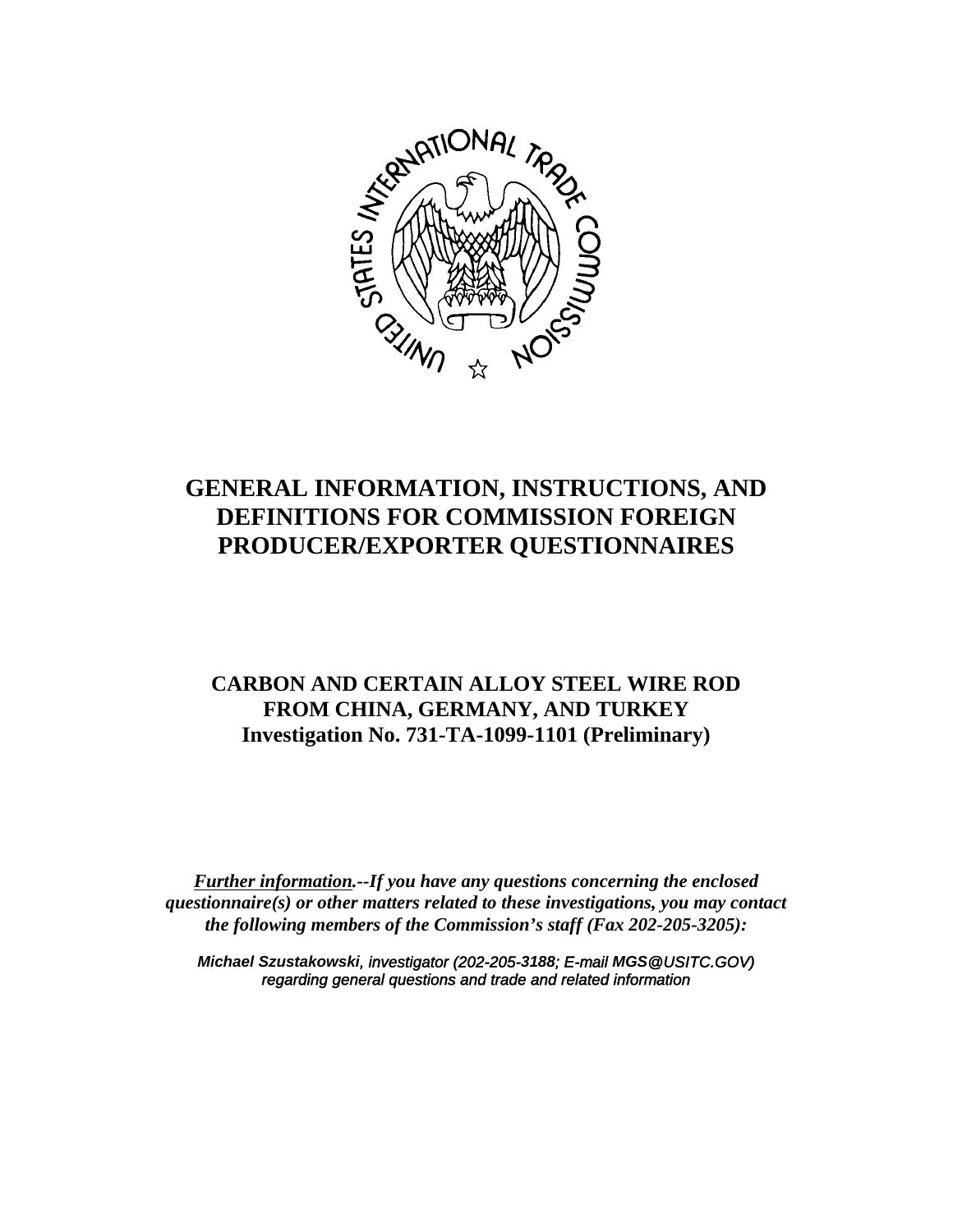### **GENERAL INFORMATION**

*Background*.--These investigations were instituted in response to a petition filed on November 10, 2005 by Connecticut Steel Corp., Wallingford, CT; Gerdau AmeriSteel U.S. Inc., Tampa, FL; Keystone Steel & Wire Company, Peoria, IL; Mittal Steel USA Georgetown, Georgetown, SC; and Rocky Mountain Steel Mills, Pueblo, CO.. Antidumping duties may be assessed on the subject imports as a result of these investigations if the Commission makes an affirmative determination of injury, threat, or material retardation, and if the U.S. Department of Commerce makes an affirmative determination of dumping.

Additional questionnaires will be supplied promptly upon request, or photocopies of the enclosed questionnaire(s) may be used. Address all correspondence to the United States International Trade Commission, Washington, DC 20436. Hearing-impaired individuals can obtain information regarding these investigations via the Commission's TDD terminal (202-205-1810).

*Due date of questionnaire(s)*.--Return the completed questionnaire(s) to the United States International Trade Commission by no later than November 23, 2005. Although the enclosed postpaid envelope may be used to return the completed questionnaire, use of an overnight mail service may be necessary to ensure that your response actually reaches the Commission by November 23, 2005. If you do not use the enclosed envelope, please make sure the completed questionnaire is sent to the attention of Michael Szustakowski. **Return only one copy of the completed questionnaire(s), but please keep a copy for your records so that you can refer to it if the Commission staff contacts you with any questions during the course of the investigation.**

*Service of questionnaire response(s)*.--In the event that your firm is a party to these investigations, you are required to serve a copy of the questionnaire(s), once completed, on parties to the proceeding that are subject to administrative protective order (see 19 CFR § 207.7). A list of such parties is maintained by the Commission's Secretary and may be obtained by calling 202-205-1803. A certificate of service must accompany the copy of the completed questionnaire(s) you submit (see 19 CFR § 207.7).

*Confidentiality*.--The commercial and financial data furnished in response to the enclosed questionnaire(s) that reveal the individual operations of your firm will be treated as confidential by the Commission to the extent that such data are not otherwise available to the public and will not be disclosed except as may be required by law (see 19 U.S.C. § 1677f). Such confidential information will not be published in a manner that will reveal the individual operations of your firm; however, nonnumerical characterizations of numerical business proprietary information (such as discussion of trends) will be treated as confidential business information only at the request of the submitter for good cause shown.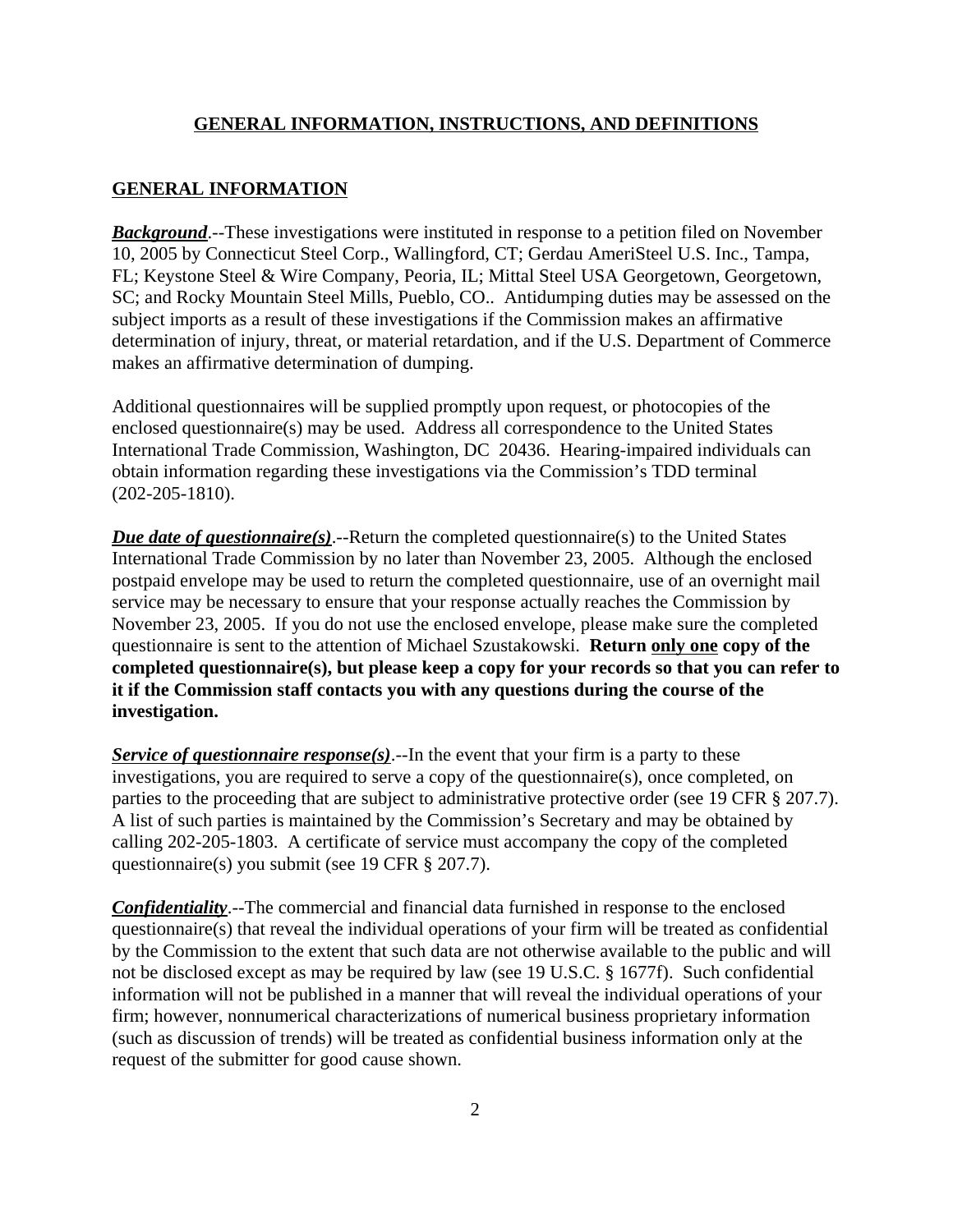# **GENERAL INFORMATION--***Continued*

*Verification***.--The information submitted in the enclosed questionnaire(s) is subject to audit and verification by the Commission. To facilitate possible verification of data, please keep all your workpapers and supporting documents used in the preparation of the questionnaire response(s).**

*Release of information*.--The information provided by your firm in response to the questionnaire(s), as well as any other business proprietary information submitted by your firm to the Commission in connection with the investigation, may become subject to, and released under, the administrative protective order provisions of the Tariff Act of 1930 (19 U.S.C. § 1677f) and section 207.7 of the Commission's Rules of Practice and Procedure (19 CFR § 207.7). This means that certain lawyers and other authorized individuals may temporarily be given access to the information for use in connection with these investigations or other importinjury investigations conducted by the Commission on the same or similar merchandise; those individuals would be subject to severe penalties if the information were divulged to unauthorized individuals.

## **INSTRUCTIONS**

*Answer all questions*.--Do not leave any question or section blank unless a questionnaire expressly directs you to skip over certain questions or sections. If the answer to any question is "none," write "none." **If information is not readily available from your records in exactly the form requested, furnish carefully prepared estimates--designated as such by the letter "E"--and explain the basis of your estimates**. Answers to questions and any necessary comments or explanations should be supplied in the space provided or on separate sheets attached to the appropriate page of the questionnaire(s). If your firm is completing more than one questionnaire in connection with these investigations (i.e., a producer, importer, purchaser, and/or foreign producer questionnaire), you need not respond to duplicated questions in the questionnaires.

*Consolidate all establishments in China, Germany, and Turley*.--Report the requested data for your establishment(s) located in China, Germany, and Turkey. **Firms operating more than one establishment should combine the data for all establishments into a single report.**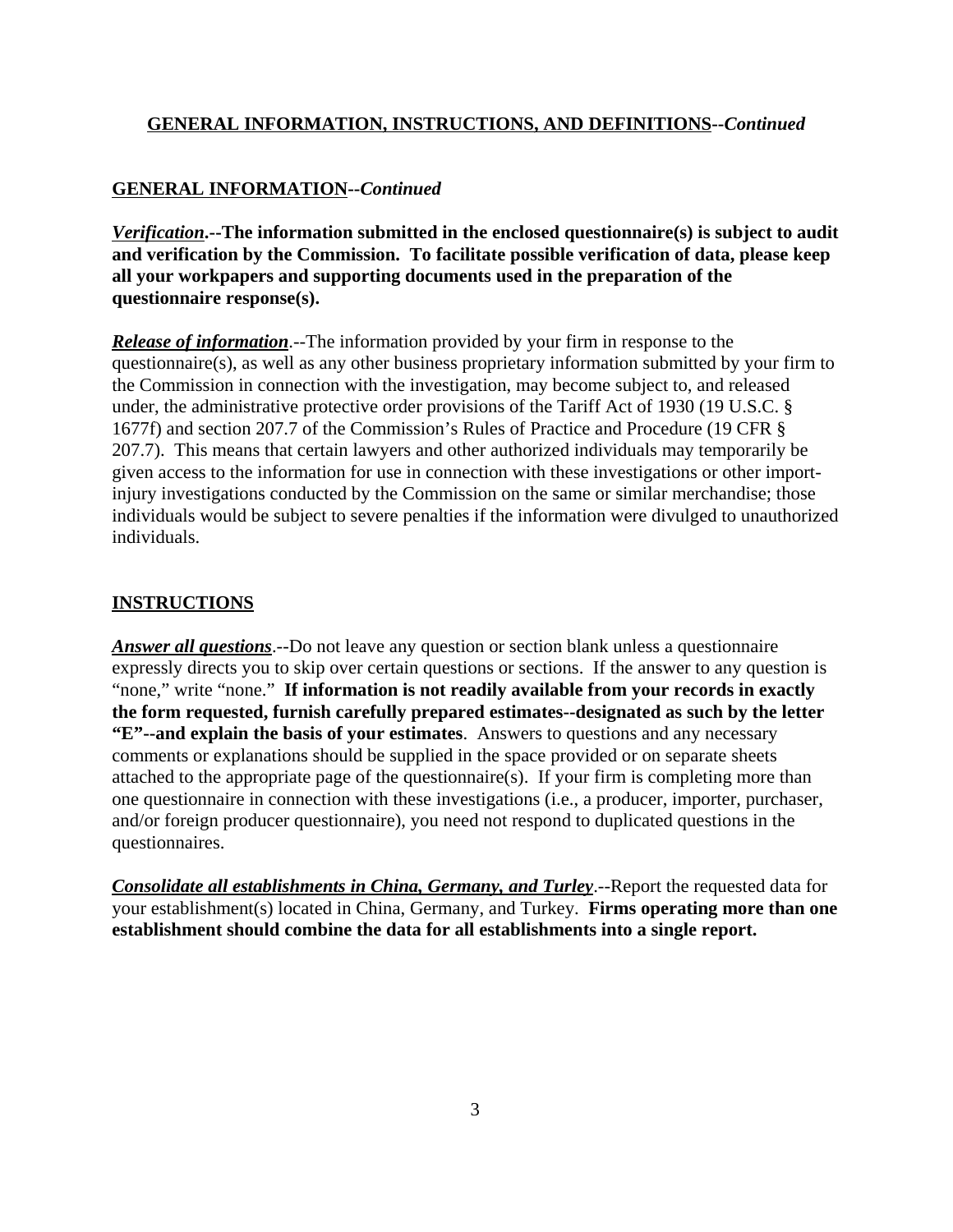# **DEFINITIONS**

*Carbon and certain alloy steel wire rod ("CASWR")*.--The products within the scope of the antidumping petition are:

Certain hot-rolled products of carbon steel and alloy steel, in coils, of approximately circular cross section, 4.75 mm or more, but less than 19.00 mm, in solid cross-sectional diameter. Specifically excluded are steel products possessing the above-noted physical characteristics and meeting the HTSUS definitions for (a) stainless steel; (b) tool steel: (c) high nickel steel; (d) ball bearing steel; (e) free machining steel products (i.e., products that contain by weight one or more of the following elements: 0.03 percent or more of lead, 0.05 percent or more of bismuth, 0.08 percent or more of sulfur; more than 0.04 percent of phosphorous, more than 0.05 percent of selenium, or more than 0.01 percent of tellurium). Also excluded are concrete reinforcing bars and rods.

Carbon and certain alloy steel wire rod includes (but is not limited to) the products listed below.

(1) Low and medium-low carbon industrial and standard quality rods.–Rods manufactured from low or medium-low carbon steel and primarily intended for drawing into industrial or standard quality wire. This category also includes special quality rods. For the purpose of these questionnaires, data for chain quality rods, cold finishing rods, fine wire quality rods, and nondeformed concrete reinforcement rods should be reported in this category.

(2) High and medium-high carbon industrial and standard quality rods.–Rods manufactured from high or medium-high carbon steel and primarily intended for drawing into wire for such products as strand, tire cord, tire bead, hose, upholstery spring, mechanical spring, oil tempering, cold rolling, bearing, rope, screens, aluminum conductor steel reinforcement (ACSR) core, pipe wrap, prestressed concrete wire, utility strand, and music wire.

(3) Welding quality rods.–Rods intended for producing wire for gas welding, electric arc welding, submerged arc welding, and metal insert gas welding.

(4) Cold heading and other specialty carbon and alloy quality rods.–Rods used in the manufacture of heading, forging, or cold extrusion quality wire. For the purpose of these questionnaires, data for scrapless nut, aircraft, cold heading bearing, and valve spring quality rods should be reported in this category.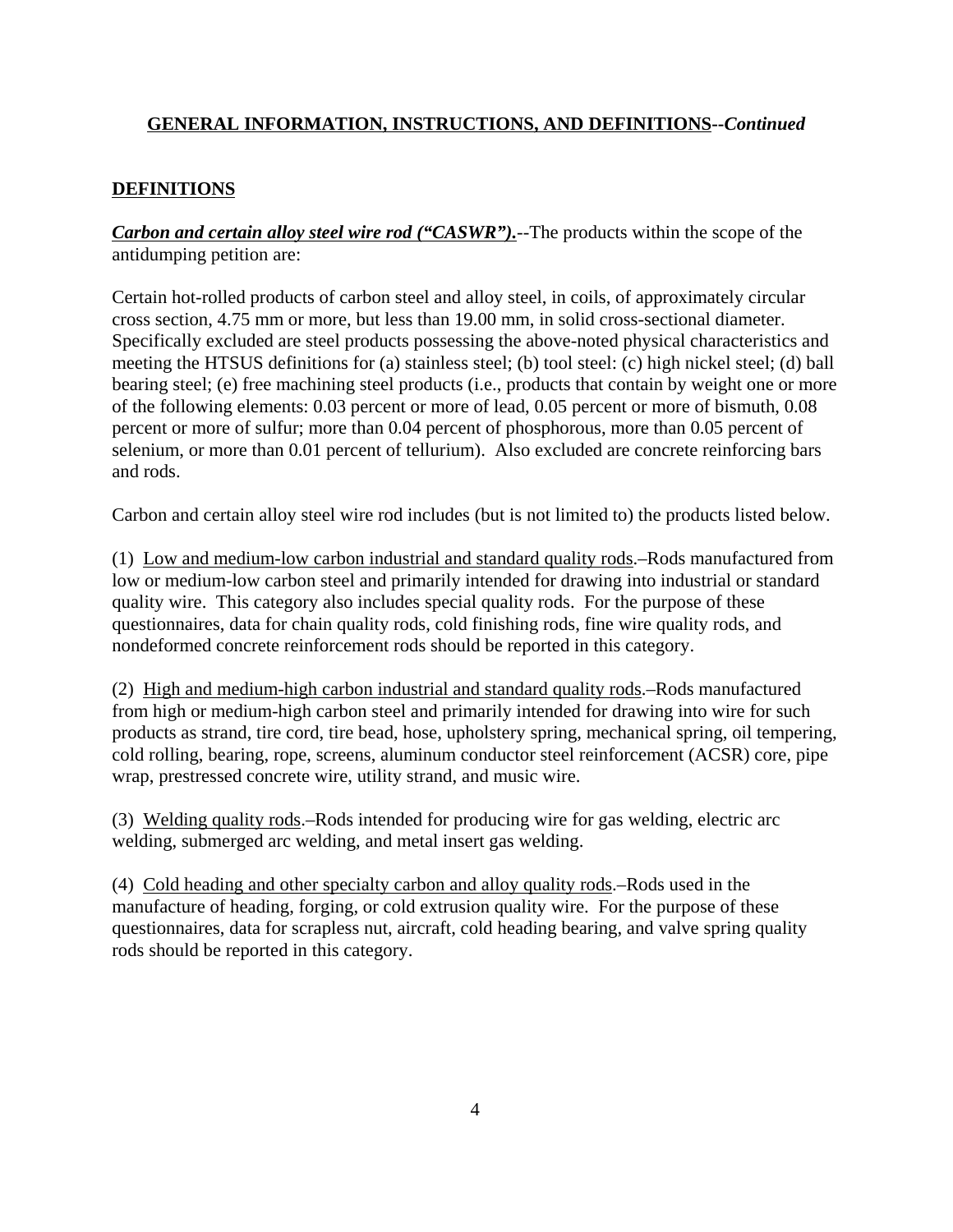### **DEFINITIONS--***Continued*

U.S. imports of **carbon and certain alloy steel wire rod** are currently covered by statistical reporting numbers of the Harmonized Tariff Schedule of the United States (HTS):<sup>1</sup>

7213.91.3011, 7213.91.3015, 7213.91.3092, 7213.91.4500, 7213.91.6000, 7213.99.0030, 7213.99.0090, 7227.20.0000, and 7227.90.6050.

Although the HTS statistical reporting numbers are provided for convenience and Customs purposes, the written descriptions of the merchandise under investigation are dispositive.

*Firm*.--An individual proprietorship, partnership, joint venture, association, corporation (including any subsidiary corporation), business trust, cooperative, trustee in bankruptcy, or receiver under decree of any court.

*Related firm*.--A firm that your firm solely or jointly owned, managed, or otherwise controlled; a firm that solely or jointly owned, managed, or otherwise controlled your firm; and/or a firm that was solely or jointly owned, managed, or otherwise controlled by a firm that also solely or jointly owned, managed, or otherwise controlled your firm.

*Establishment*.--Each facility of a firm in China, Germany, or Turkey involved in the production of carbon and certain alloy steel wire rod (as defined above), including auxiliary facilities operated in conjunction with (whether or not physically separate from) such facilities.

*United States*.--For purposes of these investigations, the 50 States, Puerto Rico, the U.S. Virgin Islands, and the District of Columbia.

<sup>&</sup>lt;sup>1</sup> Since 2002, there have been several changes to the HTS classifications for the reporting of CASWR. The following are the relevant tariff numbers for subject CASWR during previous periods:

<sup>2002: 7213.91.3010, 7213.91.3090, 7213.91.4510, 7213.91.4590, 7213.91.6010, 7213.91.6090, 7213.99.0031,</sup> 7213.99.0038, 7213.99.0090, 7227.20.0010, 7227.20.0020, 7227.20.0095, 7227.90.6051, 7227.90.6053, and 7227.90.6059.

<sup>2003: 7213.91.3010, 7213.91.3090, 7213.91.4510, 7213.91.4590, 7213.91.6010, 7213.91.6090, 7213.99.0031,</sup> 7213.99.0038, 7213.99.0090, 7227.20.0010, 7227.20.0020, 7227.20.0095, 7227.90.6051, 7227.90.6053, and 7227.90.6059.

<sup>2004: 7213.91.3011, 7213.91.3091, 7213.91.4500, 7213.91.6000, 7213.99.0030, 7213.99.0090, 7227.20.0000,</sup> and 7227.90.6050.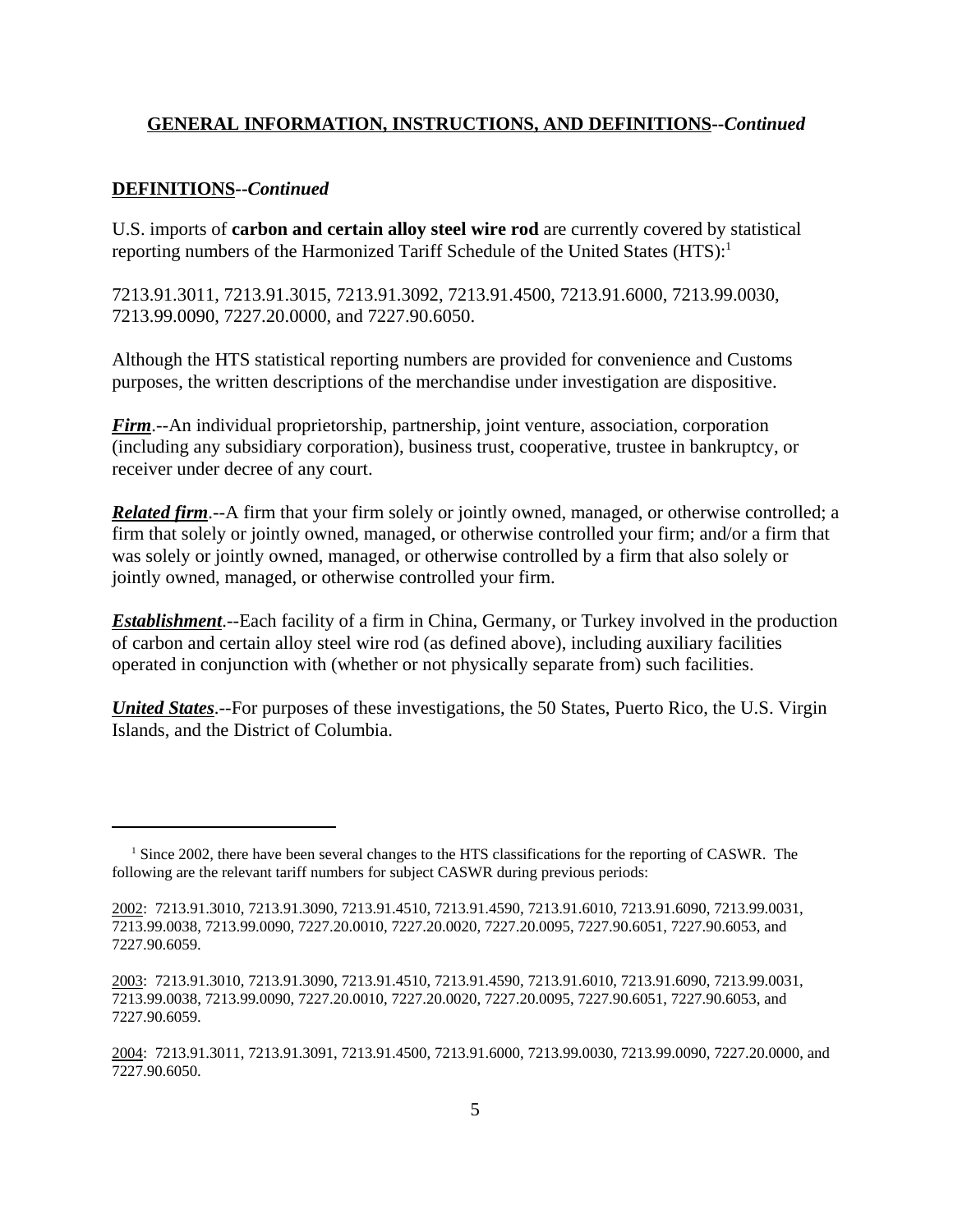# **DEFINITIONS--***Continued*

*Importer*.--Any person or firm engaged, either directly or through a parent company or subsidiary, in importing carbon and certain alloy steel wire rod (as defined above) into the United States from a foreign manufacturer or through its selling agent.

*Average production capacity*.--The level of production that your establishment(s) could reasonably have expected to attain during the specified periods. Assume normal operating conditions (i.e., using equipment and machinery in place and ready to operate; normal operating levels (hours per week/weeks per year) and time for downtime, maintenance, repair, and cleanup; and a typical or representative product mix).

**Production**.--All production in your establishment(s) in China, Germany, or Turkey including production consumed internally within your firm.